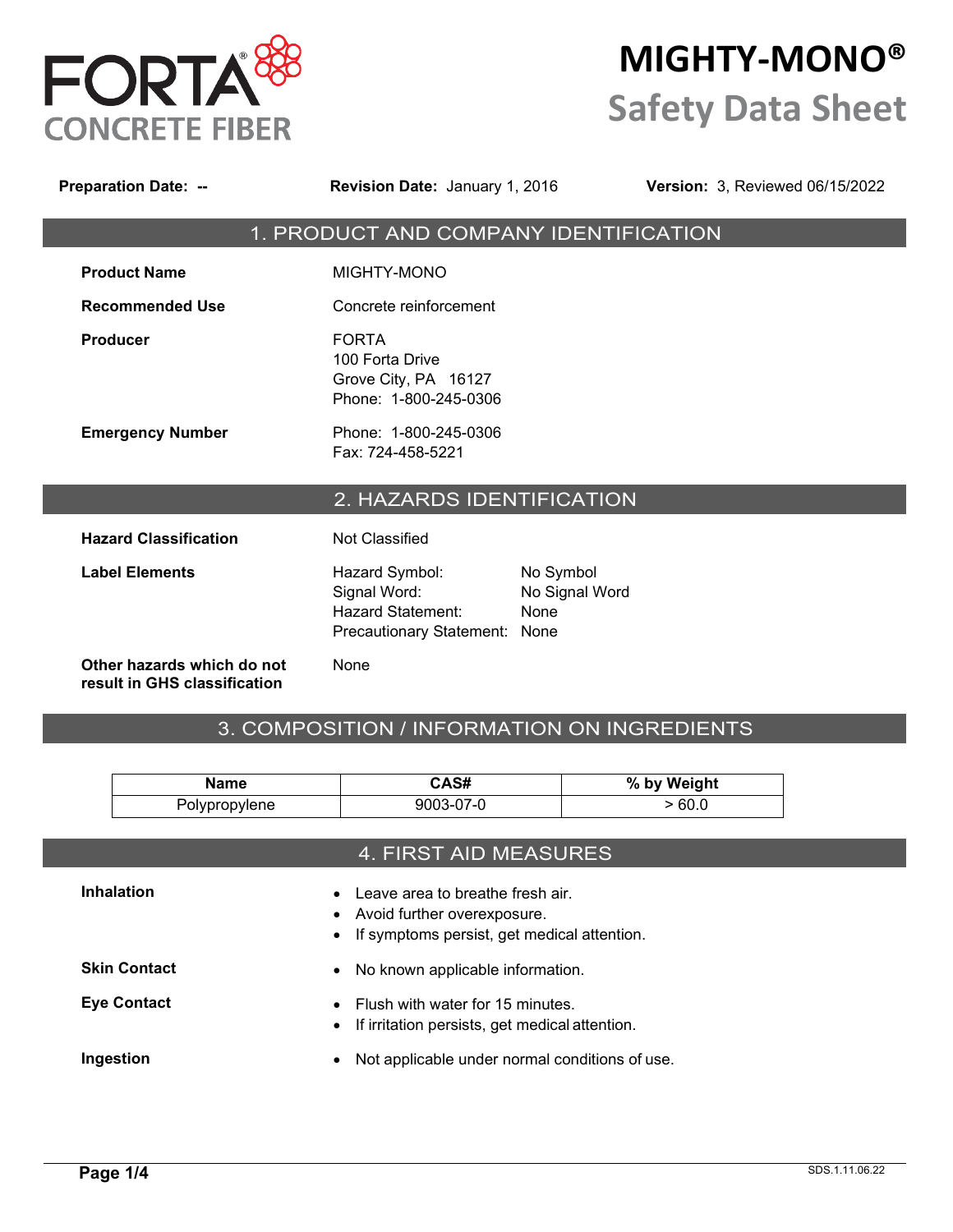|                                                   |                                             | 5. FIRE-FIGHTING MEASURES                                                      |       |                                                                                                                                                                                                                                   |  |
|---------------------------------------------------|---------------------------------------------|--------------------------------------------------------------------------------|-------|-----------------------------------------------------------------------------------------------------------------------------------------------------------------------------------------------------------------------------------|--|
| <b>Flash Point</b>                                | 600°F (316°C)                               |                                                                                |       |                                                                                                                                                                                                                                   |  |
| <b>Flash Point Method</b>                         | None                                        |                                                                                |       |                                                                                                                                                                                                                                   |  |
| <b>Autoignition Temperature</b>                   | None                                        |                                                                                |       |                                                                                                                                                                                                                                   |  |
| <b>Burning Rate</b>                               | None                                        |                                                                                |       |                                                                                                                                                                                                                                   |  |
| <b>Fire and Explosion Hazard</b>                  | None                                        |                                                                                |       |                                                                                                                                                                                                                                   |  |
| <b>Firefighting Equipment</b>                     |                                             | Use dry chemicals, carbon dioxide (CO2), or foam.                              |       |                                                                                                                                                                                                                                   |  |
| <b>Hazardous Products of</b><br><b>Combustion</b> |                                             | Carbon monoxide and other organics when burning.                               |       |                                                                                                                                                                                                                                   |  |
|                                                   | 6. ACCIDENTAL RELEASE MEASURES              |                                                                                |       |                                                                                                                                                                                                                                   |  |
| <b>Small Spill or Leak</b>                        | None                                        |                                                                                |       |                                                                                                                                                                                                                                   |  |
| <b>Large Spill or Leak</b>                        | None                                        |                                                                                |       |                                                                                                                                                                                                                                   |  |
|                                                   |                                             | 7. HANDLING AND STORAGE                                                        |       |                                                                                                                                                                                                                                   |  |
| <b>Handling Precautions</b>                       | None                                        |                                                                                |       |                                                                                                                                                                                                                                   |  |
| <b>Storage Requirements</b>                       |                                             | No specific storage is required, use any dry container.                        |       |                                                                                                                                                                                                                                   |  |
|                                                   |                                             |                                                                                |       |                                                                                                                                                                                                                                   |  |
|                                                   |                                             |                                                                                |       |                                                                                                                                                                                                                                   |  |
|                                                   | 8. EXPOSURE CONTROLS / PERSONAL PROTECTION  |                                                                                |       |                                                                                                                                                                                                                                   |  |
| <b>Engineering Measures</b>                       |                                             | Not required under normal conditions of use.                                   |       |                                                                                                                                                                                                                                   |  |
| <b>Protective Equipment</b>                       | 50 fibers/cc.<br>Protective Clothing - None | Protective Gloves - Impervious gloves.<br>Eye Protection - Glasses or goggles. |       | Respirators - Wear NIOSH/MSHA approved dust respirator when the fiber<br>concentration exceeds the exposure limits indicated on the MSDS. Wear a type<br>C full face supplied air respirator when the fiber concentration exceeds |  |
| <b>Exposure Guidelines/Other</b>                  |                                             |                                                                                |       |                                                                                                                                                                                                                                   |  |
| <b>Chemical Name</b>                              | <b>CAS Number</b>                           | <b>Regulation</b>                                                              | Limit | Form                                                                                                                                                                                                                              |  |

| <b>Chemical Name</b> | <b>CAS Number</b> | <b>Regulation</b> | Limit   | Form                 |
|----------------------|-------------------|-------------------|---------|----------------------|
| Polypropylene        | 9003-07-0         | <b>ACGIH TWA</b>  | 3mg/m3  | Respirable particles |
|                      |                   | ACGIH TWA         | 10mg/m3 | Inhalable particles  |
|                      |                   | OSHA PEL          | 15mg/m3 | Total dust           |
|                      |                   | OSHA PEL          | 5mg/m3  | Respirable fraction  |
|                      |                   | OSHA TWA          | 15mg/m3 | Total dust           |
|                      |                   | OSHA TWA          | 5mg/m3  | Respirable fraction  |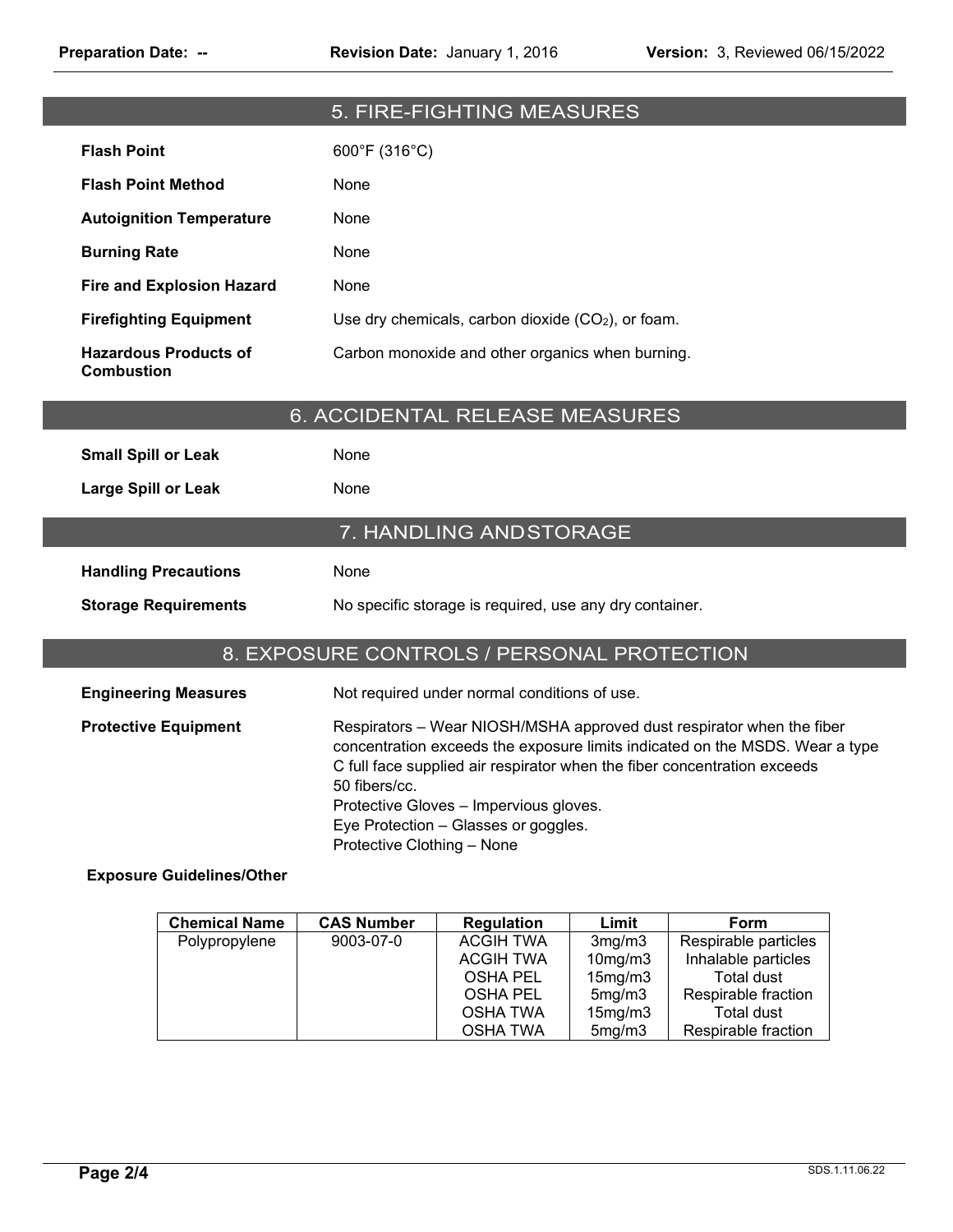|                                                                    | 9. PHYSICAL AND CHEMICAL PROPERTIES                                                                          |
|--------------------------------------------------------------------|--------------------------------------------------------------------------------------------------------------|
| Appearance                                                         | White fibers                                                                                                 |
| <b>Physical State</b>                                              | Solid                                                                                                        |
| <b>Boiling Point</b>                                               | None                                                                                                         |
| Odor                                                               | Odorless                                                                                                     |
| <b>Freezing/Melting Point</b>                                      | None                                                                                                         |
| pH                                                                 | None                                                                                                         |
| <b>Solubility</b>                                                  | None                                                                                                         |
| <b>Specific Gravity</b>                                            | 0.92                                                                                                         |
|                                                                    | 10. STABILITY AND REACTIVITY                                                                                 |
| <b>Stability</b>                                                   | This product is stable.                                                                                      |
| <b>Conditions to Avoid</b>                                         | None                                                                                                         |
| <b>Materials to Avoid</b><br>(incompatibility)                     | Strong acids. Oxidizing agents.                                                                              |
|                                                                    | 11. TOXICOLOGICAL INFORMATION                                                                                |
| <b>Toxicity to Animals</b>                                         | This product has not been tested for animal effects. This product is not expected<br>to be toxic to animals. |
| <b>Toxicity to Humans</b>                                          | This product has not been tested for human effects. This product is not expected<br>to be toxic to humans.   |
|                                                                    | 12. ECOTOXICOLOGICAL INFORMATION                                                                             |
| <b>Ecotoxicity</b>                                                 | Not expected to be ecotoxic.                                                                                 |
| <b>BOD5 and COD</b>                                                | None                                                                                                         |
| Biodegradable/OECD                                                 | None                                                                                                         |
| <b>Mobility</b>                                                    | None                                                                                                         |
| <b>Toxicity of the Products of</b><br><b>Biodegradation</b>        | None                                                                                                         |
| <b>Special Remarks on the</b><br><b>Products of Biodegradation</b> | None                                                                                                         |

## 13. DISPOSAL CONSIDERATIONS

Not classified as hazardous waste. Dispose of in accordance with Federal, State and Local regulations.